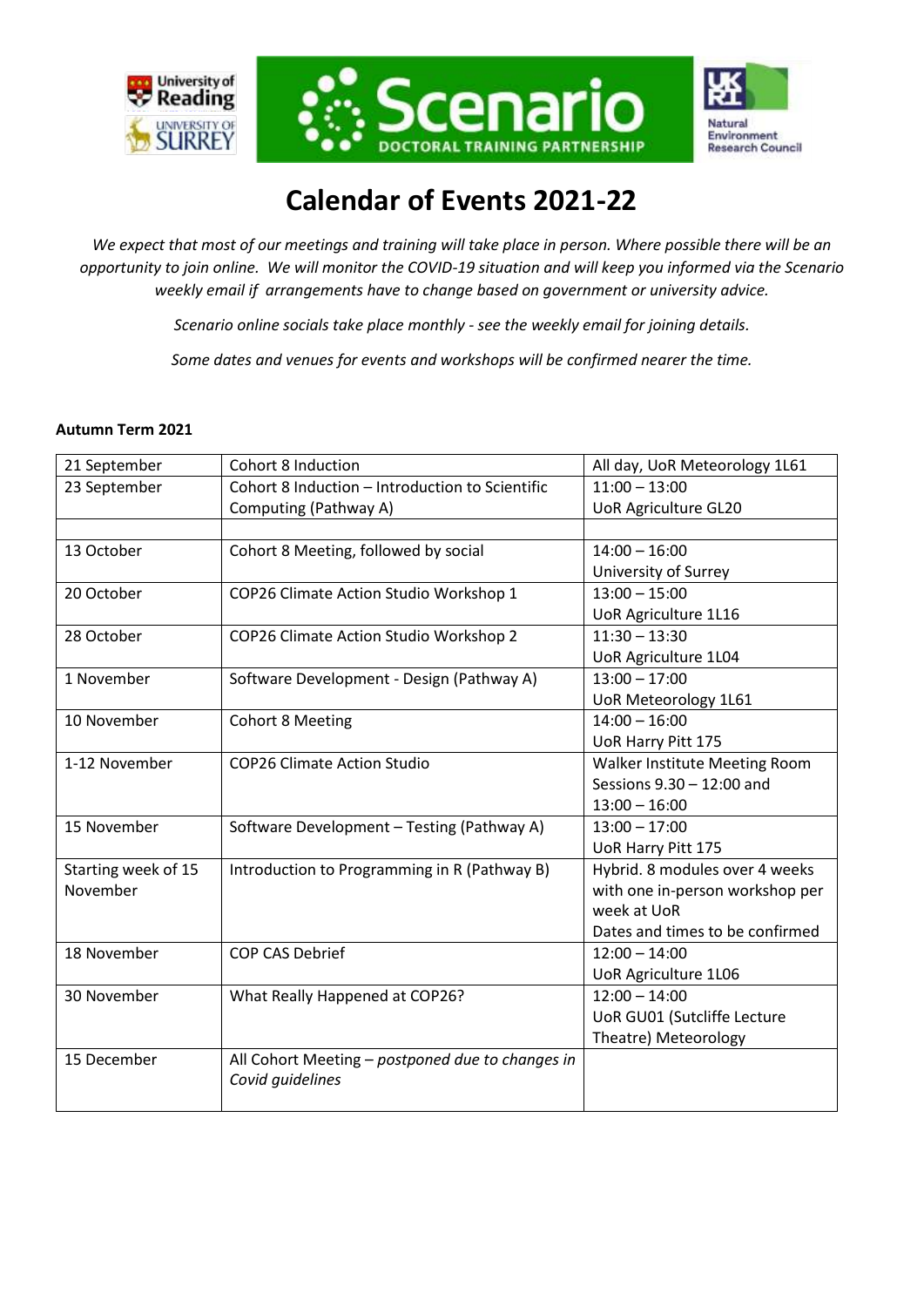## **Spring Term 2022**

| 28 January           | Software Design - Curation (Pathway A)         | $13:00 - 17:00$                |
|----------------------|------------------------------------------------|--------------------------------|
|                      |                                                | UoR Meteorology 1L61           |
| 9 February           | Weather and Supercomputing - Joint Meeting     | $13:00 - 17:00$                |
|                      | with MPE                                       | Venue tbc                      |
| tbc                  | <b>Cohort 8 Meeting</b>                        |                                |
| 14,15,21,22 February | Software Development Level 1 (Pathway A)       | 4 days, over 2 weeks           |
|                      |                                                | 9:00 to 17:00                  |
|                      |                                                | UoR Meteorology 1L43           |
| 2 March              | <b>Cohort 8 Meeting</b>                        | $14:00 - 16:00$                |
|                      |                                                | UoR Harry Pitt 175             |
| 23 March             | All Cohort Meeting - - Equality, Diversity and | $14:00 - 16:00$                |
|                      | Inclusion                                      | UoR Meteorology 1L61           |
| 30, 31 March         | Tiger Teams (Cohorts 6 and 7)                  | 2 days workshop in London plus |
|                      |                                                | project work spread over 3     |
|                      |                                                | months                         |
| 21-26 April          | Climate Resilience Evidence Synthesis Training | 4 days, split over a weekend   |
|                      | (CREST)                                        |                                |
| tbc                  | Cohort 7 Meeting                               |                                |
| tbc                  | Innovating of Sustainable Development Cohort 6 |                                |
|                      | <b>Final Session</b>                           |                                |

#### **Summer Term 2022**

| 23-25 May         | Innovating for Sustainable Development, Cohorts 7<br>and 8 | Residential               |
|-------------------|------------------------------------------------------------|---------------------------|
| 6,7, 13,14 June   | Software Development Level 2 (Pathway A)                   | 4 days over 2 weeks       |
| Late June/Early   | Joint DTP Careers Event                                    | Residential in Birmingham |
| July, over 2 days |                                                            |                           |
| July              | All Cohort Meeting - Outreach - Student                    |                           |
|                   | Presentations                                              |                           |
|                   | Followed by Scenario Summer Gathering                      |                           |
| Early September   | Joint DTP Conference                                       |                           |

### **2021-22 Academic Year – other key dates**

| <b>READING Autumn Term:</b> | 27 September - 10 December 2021                                                     |  |
|-----------------------------|-------------------------------------------------------------------------------------|--|
| <b>READING Spring Term:</b> | 10 January to 25 March 2022                                                         |  |
| <b>READING Summer Term:</b> | 19 April - 10 June 2022                                                             |  |
| <b>SURREY Semester 1:</b>   | 27 September 2021 - 28 January 2022<br>Vacation 13 December 2021 - 31 December 2021 |  |
| <b>SURREY Semester 2:</b>   | 7 February 2021 - 10 June 2022<br>Vacation 11 April - 29 April 2022                 |  |

Easter Bank Holidays: 15-18 April 2022 Spring Bank Holidays: 2 May, 2-3 June 2022